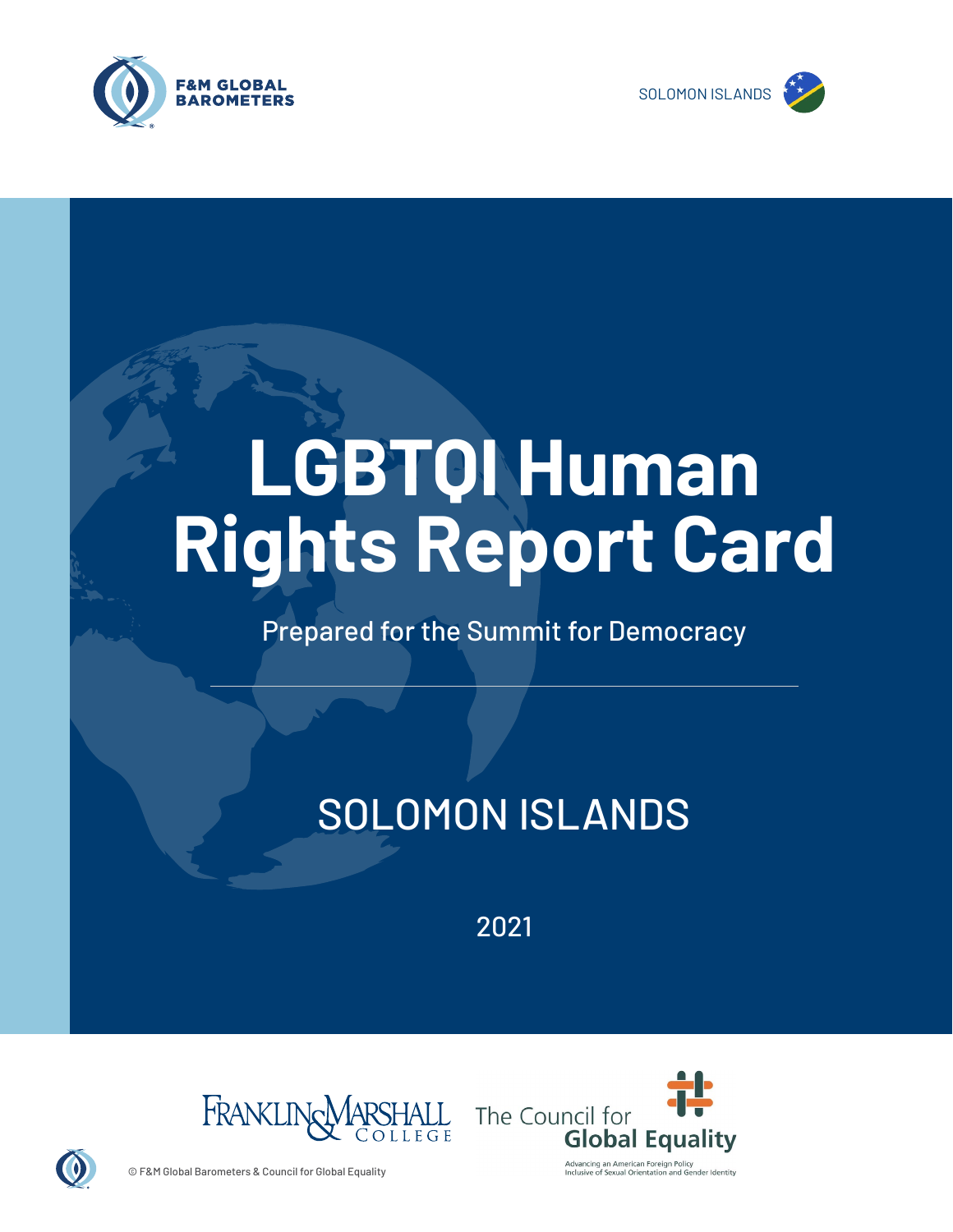

**F&M GLOBAL BAROMETERS** 

# Solomon Islands

## Report Card on the Human Rights of LGBTQI Peoples

#### **OVERVIEW**

Inclusive democracies value the democratic, economic, and social contributions of *all* citizens. Indeed, democracy itself cannot thrive unless the human rights of all people are protected, and this must include protections for often marginalized lesbian, gay, bisexual, transgender, queer, and intersex (LGBTQI) peoples. Advancing rights for the protection of LGBTQI people is also closely correlated to broader democratic dividends, including efforts to address democratic backsliding, fight corruption, and build resilient movements to fight authoritarianism. These themes of the Summit for Democracy are also themes of LGBTQI movements around the world.

This report card provides a concise measurement of the attainment of core human rights protections for LGBTQI individuals. It sets the collective standard for participating states' core legal obligations toward LGBTQI peoples and consequently the ability of LGBTQI citizens to contribute to and benefit from democratic institutions. Countries are graded on three dimensions: Basic Rights, Protection from Violence, and Socio-economic rights. Only one state has achieved all benchmarks. The Summit for Democracy signals the start of a year of action when all states will have an opportunity to demonstrate progress in advancing the human rights and democratic participation of LGBTQI peoples.

The report card is based on **2020** baseline data and will be updated during the year of action to reflect advances over the coming year, culminating in a 2022 report at the end of the Summit process.

| $0 - 59\%$ | $60 - 69\%$ | $70 - 79\%$ | $80 - 89\%$ | $90 - 100\%$ |
|------------|-------------|-------------|-------------|--------------|
| Failing    | Poor        | Fair        | Good        | Excellent    |

### **REPORT CARD SCALE**

### **ADDITIONAL DEMOCRACY INDICATORS**

| Democracy Index<br>Full Democracy 8-10   Flawed Democracy 6-8   Hybrid Democracy 4-6   Authoritarian 0-4 | 2020                | NД       |
|----------------------------------------------------------------------------------------------------------|---------------------|----------|
| Freedom House Freedom in the World<br>Free 70-100   Partly Free 40-69   Not Free 0-39                    | 2020                | 79/100   |
| <b>Corruption Perceptions Index</b><br>Very Clean 100/100   Highly Corrupt 0/100                         | 2020                | 42/100   |
| <b>Global Acceptance Index</b><br>High Acceptance 10   Low Acceptance 0                                  | 2017-20             | NД       |
| <b>Fragile States Index</b><br>Sustainable 0-30   Stable 30-60   Warning 60-90   Alert 90-100            | 2020                | 79.7/100 |
| <b>UNDP Gender Inequality Index</b><br>Very High 0.0   Low 1.0                                           | တ<br>$\overline{2}$ | 0/1      |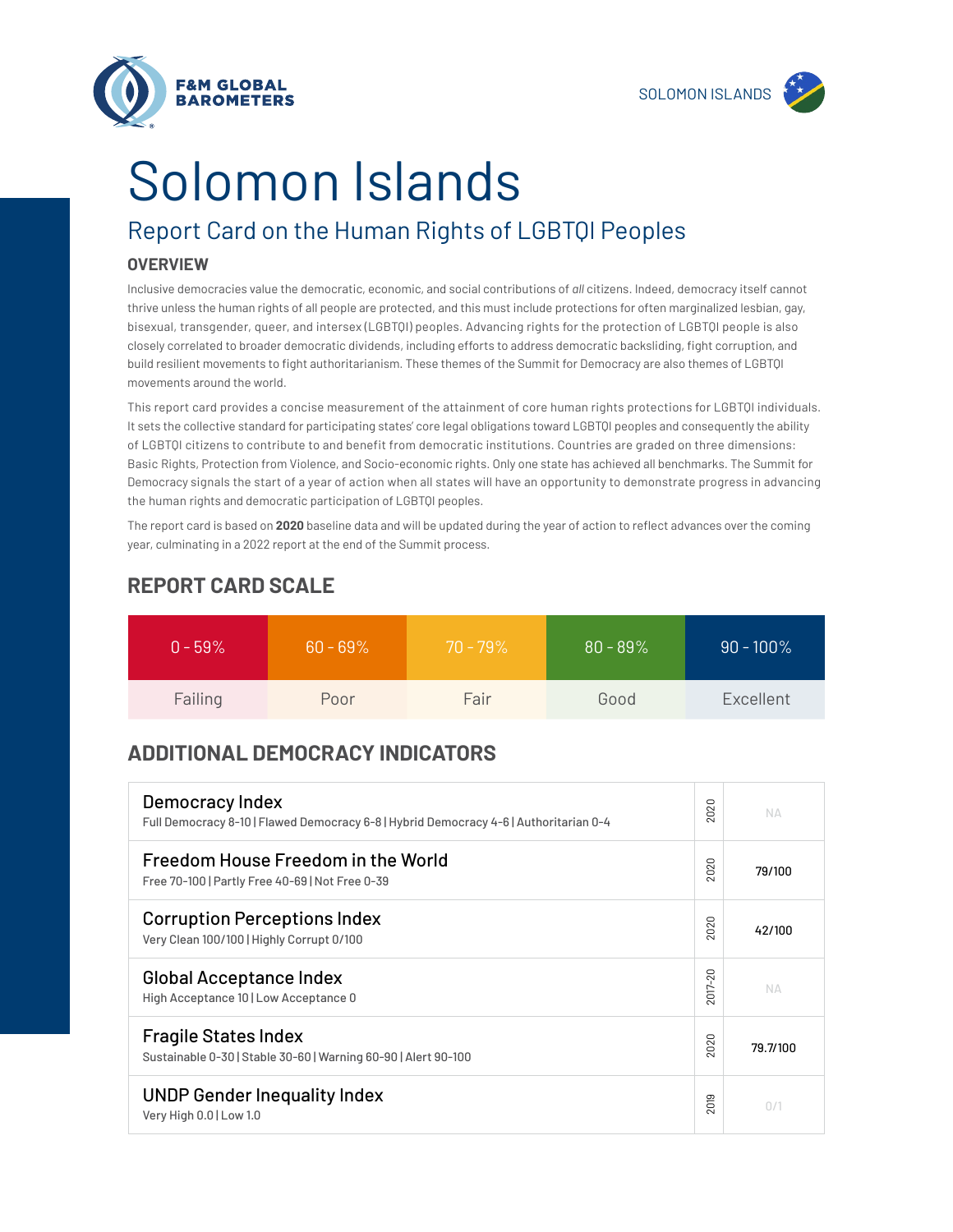



**The report card items are based on 2020 baseline data.**

| 10%   | <b>DIMENSION 1: BASIC HUMAN RIGHTS</b>                                                               |            |                |
|-------|------------------------------------------------------------------------------------------------------|------------|----------------|
|       | 1 No criminalization of sexual orientation                                                           | ۰          |                |
|       | 2 No criminalization of gender identity or expression                                                |            |                |
|       | 3 Freedom from arbitrary arrest based on sexual orientation                                          | $\Box$     |                |
|       | 4 Freedom from arbitrary arrest based on gender identity                                             |            |                |
|       | 5 Legal recognition of gender identity                                                               | $\bigcirc$ |                |
|       | 6 No physiological alteration requirement for legal gender recognition                               | o          |                |
|       | 7 No psychiatric diagnosis requirement for legal gender recognition                                  | $\bigcirc$ |                |
|       | 8 LGBTQI organizations are allowed to legally register                                               | ۰          |                |
|       | 9 LGBTQI organizations are able to peacefully and safely assemble                                    | ۰          |                |
|       | 10 Security forces provide protection to LGBTQI pride participants                                   |            |                |
| 0%    | <b>DIMENSION 2: PROTECTION FROM VIOLENCE</b>                                                         | <b>YES</b> | N <sub>0</sub> |
|       | 11 Ban on gay conversion therapy                                                                     | $\Box$     |                |
|       | 12 Hate crimes legislation includes sexual orientation                                               |            |                |
|       | 13 Hate crimes legislation includes gender identity                                                  | $\bigcirc$ |                |
|       | 14 Hate crimes legislation includes sex characteristics                                              |            |                |
|       | 15 Hate speech laws include sexual orientation                                                       | $\bigcirc$ |                |
|       | 16 Hate speech laws include gender identity                                                          |            |                |
|       | 17 Equality body mandate exists                                                                      | $\bigcirc$ |                |
|       | 18 Prohibition of medically-unnecessary non-consensual medical interventions on intersex individuals | $\bullet$  |                |
|       | 19 Gender affirming prison accommodations                                                            | $\bigcirc$ |                |
|       | 20 Asylum for LGBTQI individuals is available within the country                                     |            |                |
| $0\%$ | <b>DIMENSION 3: SOCIO-ECONOMIC RIGHTS</b>                                                            | <b>YES</b> | N <sub>0</sub> |
|       | 21 Workplace non-discrimination laws include sexual orientation                                      |            |                |
|       | 22 Workplace non-discrimination laws include gender identity                                         |            |                |
|       | 23 Workplace non-discrimination laws include sex characteristics                                     |            |                |
|       | 24 Fair housing non-discrimination laws include sexual orientation                                   |            |                |
|       | 25 Fair housing non-discrimination laws include gender identity                                      | 0          |                |
|       | 26 Head of state supports marriage equality                                                          |            |                |
|       | 27 State allows for marriage equality                                                                | ۰          |                |
|       | 28 State prohibits discrimination in healthcare based on sexual orientation                          |            |                |
|       | 29 State prohibits discrimination in health care based on gender identity                            |            |                |
|       | 30 Legal classifications (such as an X sex or gender marker) universally available                   |            |                |